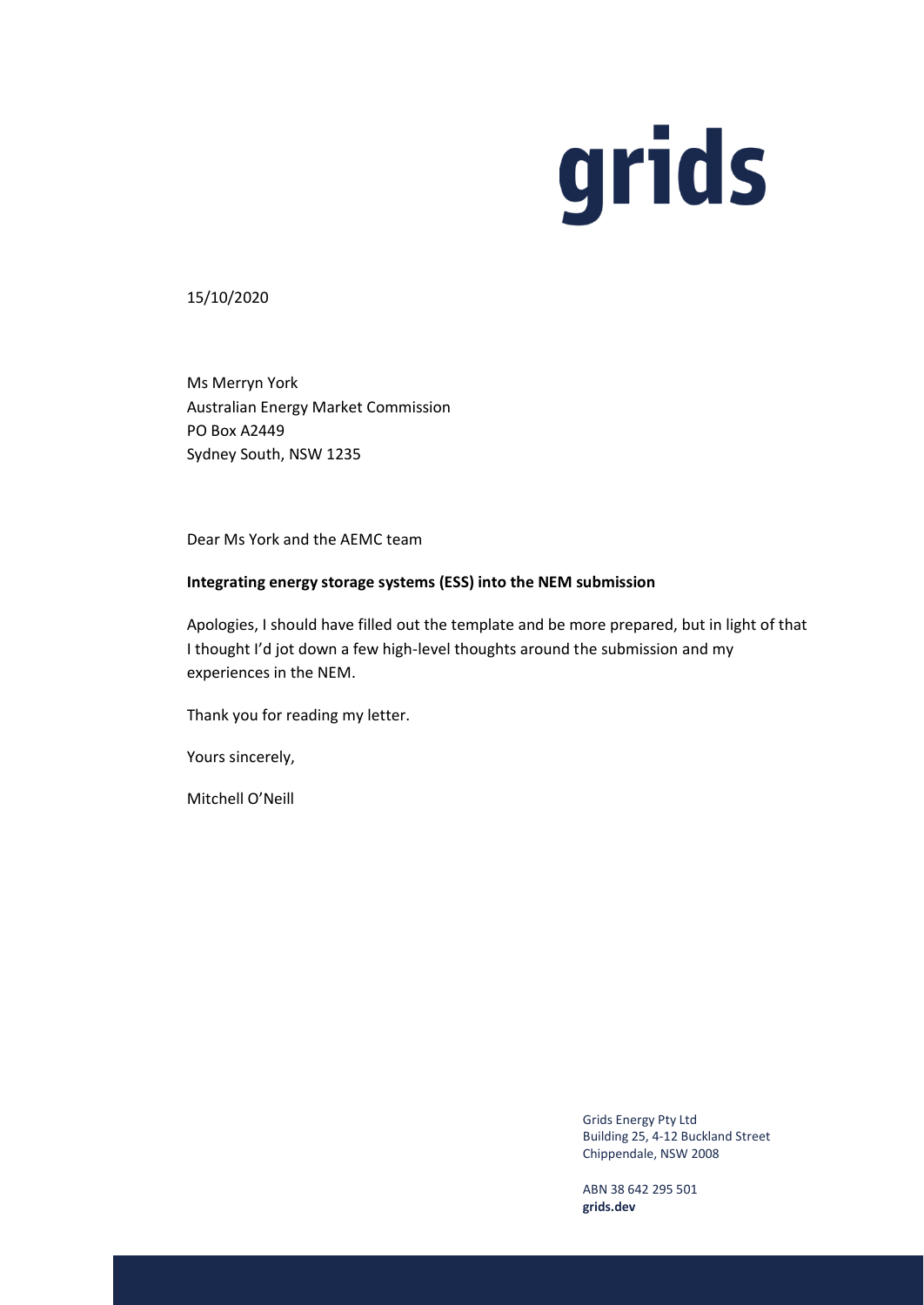I like the submission; it highlights a lot of problems we face by still calling things "generators" and "loads". In the past those classifications were approximately correct. Things came out of generators and went into loads and the few exceptions where that wasn't the case, we could mostly ignore. Overall it really didn't matter too much if the pumps came on at a generator or some enterprising hobbyist in the 90's had a solar PV system up and running at their house.

Unfortunately, the NEM has changed and now we have bi-directional flows at millions of connection points. There are common cases in the NEM today where loads can export far more than they import, and a less common but possible cases where generators can import far more than they export.

Here are some Market Participants who can register connection points with significant bi-directional Flows:

Market Customer Market Generator Market Ancillary Service Provider Small Generator Aggregator Demand Response Service Provider

And perhaps soon a:

Scheduled Bi-directional Resource Provider

This creates a lot of confusion. Did you know that some Participants aren't aware that Small Generator Aggregators can have bi-directional flows? I often try to correct this misconception but sometimes people don't believe me, which is fair enough, it does have *Generator* right there in the name.

Further, I was part of a group that registered an Aggregated Ancillary Service Load last year and was initially told they're not allowed to export to deliver FCAS. Once again, I can see how having *Load* in the name is not very helpful and this misunderstanding is totally understandable. This was resolved in an "Interim Agreement"<sup>1</sup>, an increasingly common tool needed to clarify how we're going to interpret bi-directional flows in an NER that barely considers them.

As AEMO points out in their submission, things flowing out of loads or into generators often have bad interactions in our dispatch and settlement systems. To give an example: as Market Customers pay for Contingency FCAS Lower Costs, sites with a Market Customer that are exporting (e.g. loads with behind the meter solar) currently reduce the Contingency FCAS costs of the Market Customer, and therefore

<sup>&</sup>lt;sup>1</sup>[https://www.aemo.com.au/-/media/files/electricity/nem/participant\\_information/new-participants/interim](https://www.aemo.com.au/-/media/files/electricity/nem/participant_information/new-participants/interim-arrangements-for-fcas-from-der.pdf)[arrangements-for-fcas-from-der.pdf](https://www.aemo.com.au/-/media/files/electricity/nem/participant_information/new-participants/interim-arrangements-for-fcas-from-der.pdf)